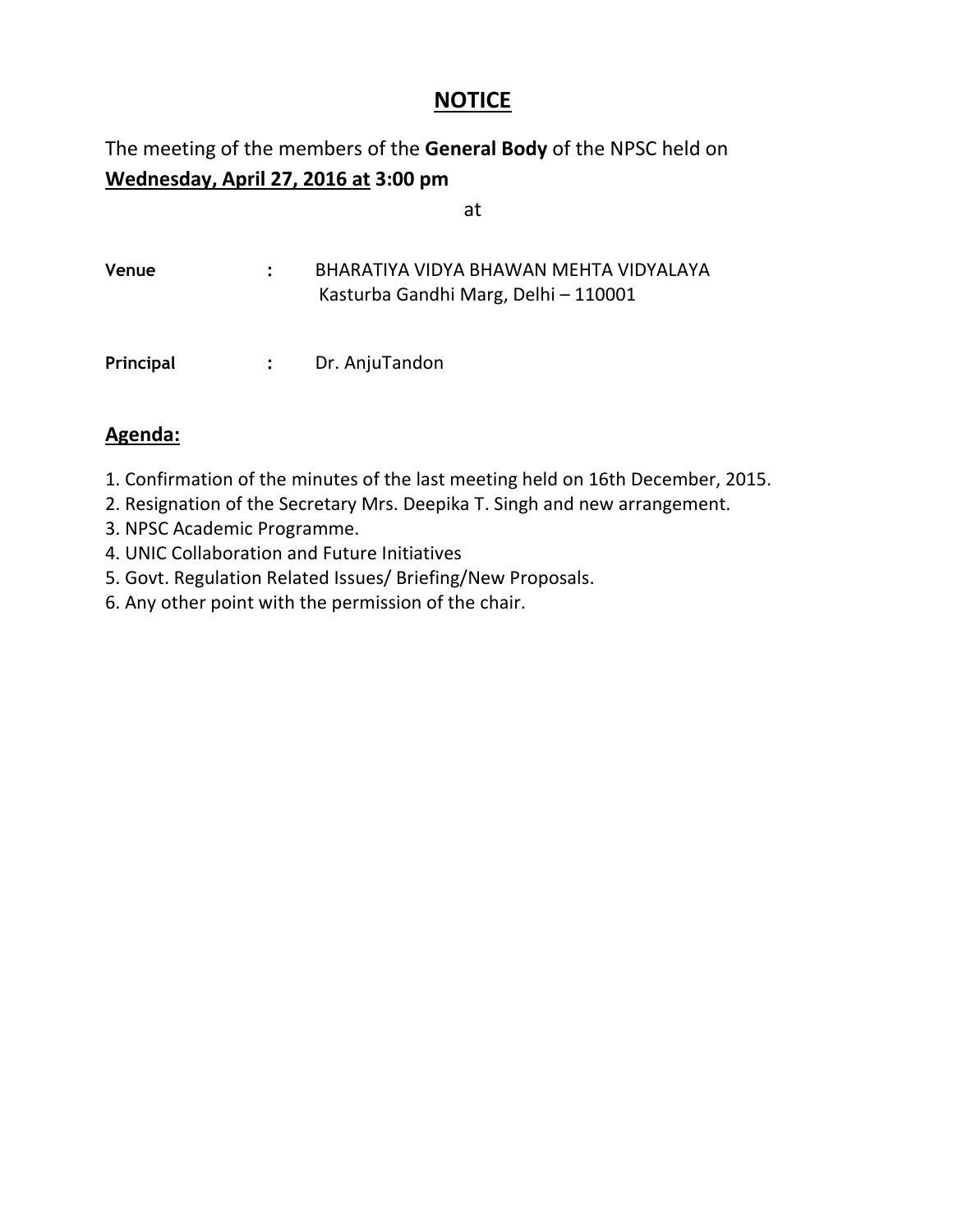## **MINUTES OF THE GENERAL BODY MEETING HELD ON Wednesday, April 27, 2016 AT 1500 HRS AT BHARATIYA VIDYA BHAWAN MEHTA VIDYALAYA Kasturba Gandhi Marg,**

### **Members Present : -**

- 1. Mr.M.L.Babbar, Life Member, F-127, Sector-41, Noida(NCR), U.P.- 201303
- 2. Mr. S.L.Jain, Honorary Member, Director, Mahavir Senior Model School, Sangam Park Extension, Rana Pratap Bagh, G.T.K. Road, Opp Nanak Pio Gurudwara, New Delhi-110033
- 3. Mrs. Lata Vidhyanathan, Special Invitee, 1601, Tower 5, The close South Nirvana Country Complex Gurgaon Haryana
- 4. Dr D K Pandey, N C Jindal Public School, Road No. 73, West Punjabi Bagh, New Delhi-110026
- 5. Ms.Abha Sehgal, Sanskriti School, Dr S Radhakrishnan Marg, Chanakya Puri, New Delhi-110021
- 6. Ms. Rita Sen,Special Invitee, C-162, Belvedere Park, DLF -3, Cyber City, Gurgaon-122002
- 7. Ms Sadhana Bhalla, Vice Chairperson & Mira Model School, B-Block, Janak Puri, New Delhi 110 058
- 8. Ms Seema Jerath, Joint Secretary & Principal, DLF Public School, Sector-II, Rajender Nagar, Sahibabad, Ghaziabad 201 005
- 9. Dr M Kannan, Treasurer & Principal, Faith Academy Sr Sec School, John L Dorsey Road, Prasad Nagar, New Delhi 110 005
- 10. Ms Ameeta Mulla Wattal, Member & Principal Springdales School, Upper Ridge Road Junction, Pusa Road, New Delhi 110 005
- 11. Ms.Malini Narayanan, Army Public School, Shankar Vihar, (Near Mahipalpur), Delhi Cantt-110010
- 12. Ms. Dharmandra Goyal, Delhi Public School, Sector-9, Vasundhara, Ghaziabad-201012
- 13. Dr (Ms.) Ruchi Seth, Lotus Valley International School Sector-126, Taj Expressway, Noida
- 14. Sr.Janet, Convent of Jesus & Mary, Bangla Sahib Lane, New Delhi-110001
- 15. Ms. Anita Wadehra, DARBARI LAL D.A.V. MODEL SCHOOL ND Block,Pitampura,New Delhi-110088
- 16. Dr.Anju Tandon, Baratiya Vidya Bhawan Mehta Vidayalaya, Kasturba Gandhi Marg, New Delhi-110001
- 17. Ms. Sudha Acharya, ITL Public School, Sector-9, Dwarka, New Delhi-110075
- 18. Ms. Sunita Gupta, Air Force Bal Bharati School Lodi Road, New Delhi -110003
- 19. Ms.Poonam Rampal, Air Force Golden Jubilee Institute Subroto Park, New Delhi 110010
- 20. Dr. Priyanka Mehta, Amity International School Near Samachar Apartments, Mayur Vihar, Phase 1, Delhi 110091
- 21. Ms.Minakshi Kushwaha, Birla Vidaya Niketan, Sector-4, Push Vihar, New Delhi-110017
- 22. Mrs. Nidhi Chaudhary, CRPF Public school, Prashant Vihar, Sector XIV, Rohini, New Delhi-110085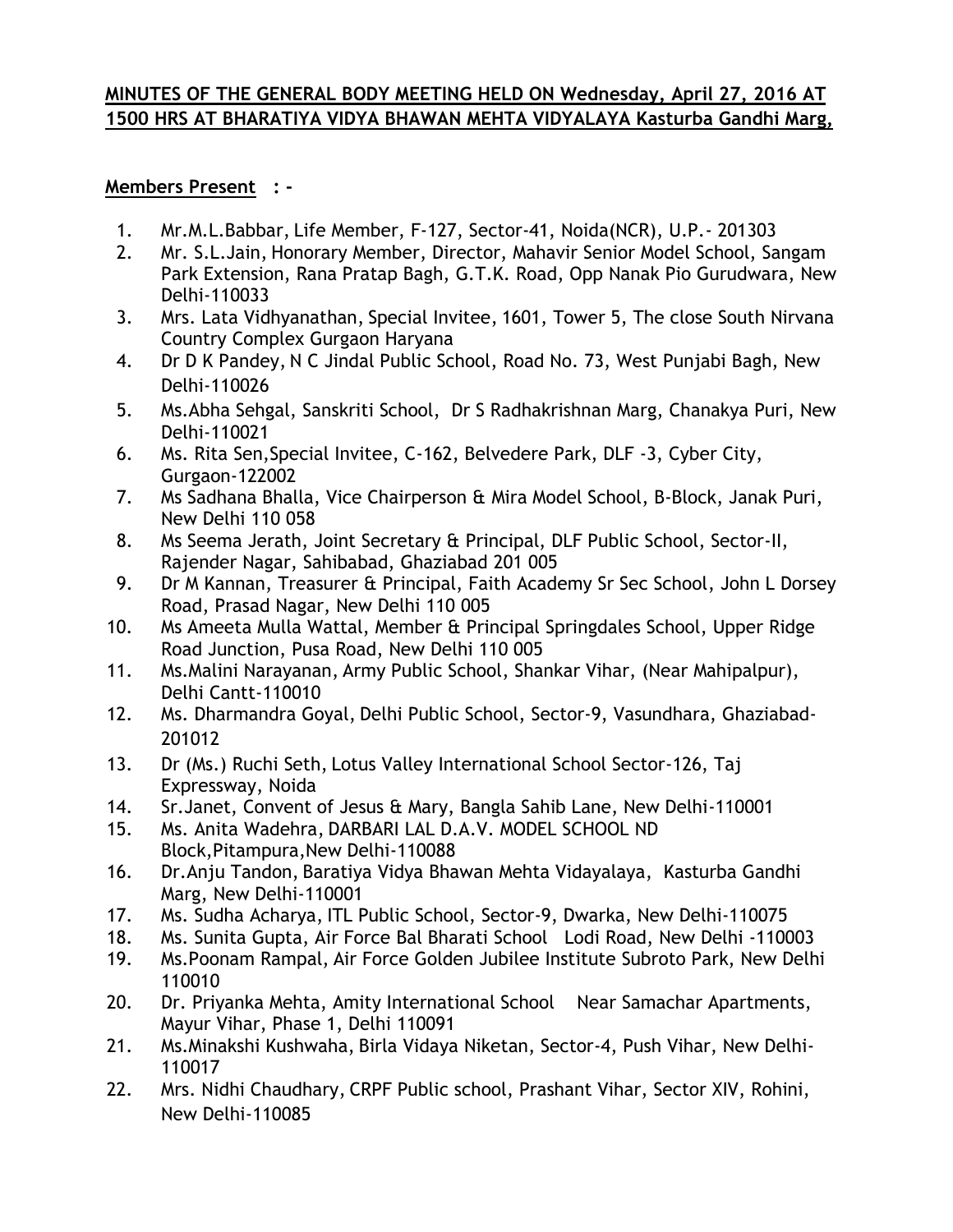- 23. Mr. Reena Rajpal, Darbari Lal dav Model school, BN Block, Shalimar Bagh, New Delhi-110088
- 24. Ms. Rashmi Raj Biswal, DAV Public School, Outer Ring Road, Pushpanjali Enclave, Pitampura, New Delhi-110034
- 25. Ms. Aparna Erry, DAV Public School, Sector-14, Gurgaon-122001
- 26. Dr. V K Chopra, DAV Public School, Sector-2, THA, Rajender Nagar, Sahibabad, Ghaziabad-201005
- 27. Mrs. Prem Lata Garg, DAV Public School, Sreshtha Vihar, New Delhi-110092
- 28. Mr. Vivek Chaturvedi, Dayawati Modi Public School, Modi Pon, Hapur Road, Modi Nagar, UP-201404
- 29. Ms. Sunita Nagpal, Delhi Public School, Phase-1, Sushant Lok, Gurgaon-122002
- 30. Mr.Manohar Lal, Delhi Public School, Mathura Road, PB No. 3042, New Delhi-110003
- 31. Mrs. Vibha Singh, Delhi Public School, Sector-24, Ph-III,Rohini, New Delhi-110085
- 32. Ms. Aditi Misra, Delhi Public School, Sec-45 Gurgaon
- 33. Dr.(Ms.) Surjeet Kohli, Guru Tegh Bahadur 3rd Centenary Public School C-Block, Manasarovar Garden,New Delhi-110015
- 34. Ms. Nishi Manglik , Gyan Bharti School, Saket, New Delhi-110017
- 35. Ms. Sumati Anand Gyan Mandir E-Block, Naraina Vihar, New Delhi-110028Ms.,
- 36. Ms. Heemal Handoo Bhat, Hansraj Model School, Road No.73, Punjabi Bagh, New Delhi-110026
- 37. Sr. Vaha, Holy Child School, Tagore Garden, New Delhi-110027
- 38. Mr.Z.M.Siddiqui, Humdard Public School, Talimabad, Sangam vihar, New Delhi-110062
- 39. Dr.Rajesh Hassija, Indraprastha International School Sector-10, Dwarka, New Delhi-110075
- 40. Dr.(Ms.) Bhawna Malik, Lovely Public Sr. Secondary School Priyadarshini Vihar, Laxmi Nagar, New Delhi-110088
- 41. Mr.BC Pandey, Mahavir Senior Model School Sangam Park Extension, Rana Pratap Bagh, GTK Road, Opp Nanak Pio Gurudward, New Delhi-110033
- 42. Ms.Renu Suri, Manav Sthali School, R- Block, New Rajinder Nagar, New Delhi-110060
- 43. Col. Ashok Kaul, Mata Jai Kaur Public School, Ashok Vihar, Ph-III, New Delhi-110052
- 44. Mr.Prashant Parashar, N.K. Bagrodia PublicSchool, Ahinsa Marg, Sector-9, rohini, New Delhi-110085
- 45. Ms. Sarika Arora, Ramjas Public School Dayboarding Anand parvat, New Delhi-110005
- 46. Ms. Sandhya Awasthi, Salwan Public School, Sector 15-II, Gurgaon-122001
- 47. Ms.Anuradha Joshi, Sardar Patel Vidyalaya, Lodi Estate, Maharishi Raman Marg, New Delhi-110003
- 48. Fr. Anil George, St. Francis De Sales School, A4C Janak Puri, New Delhi-110058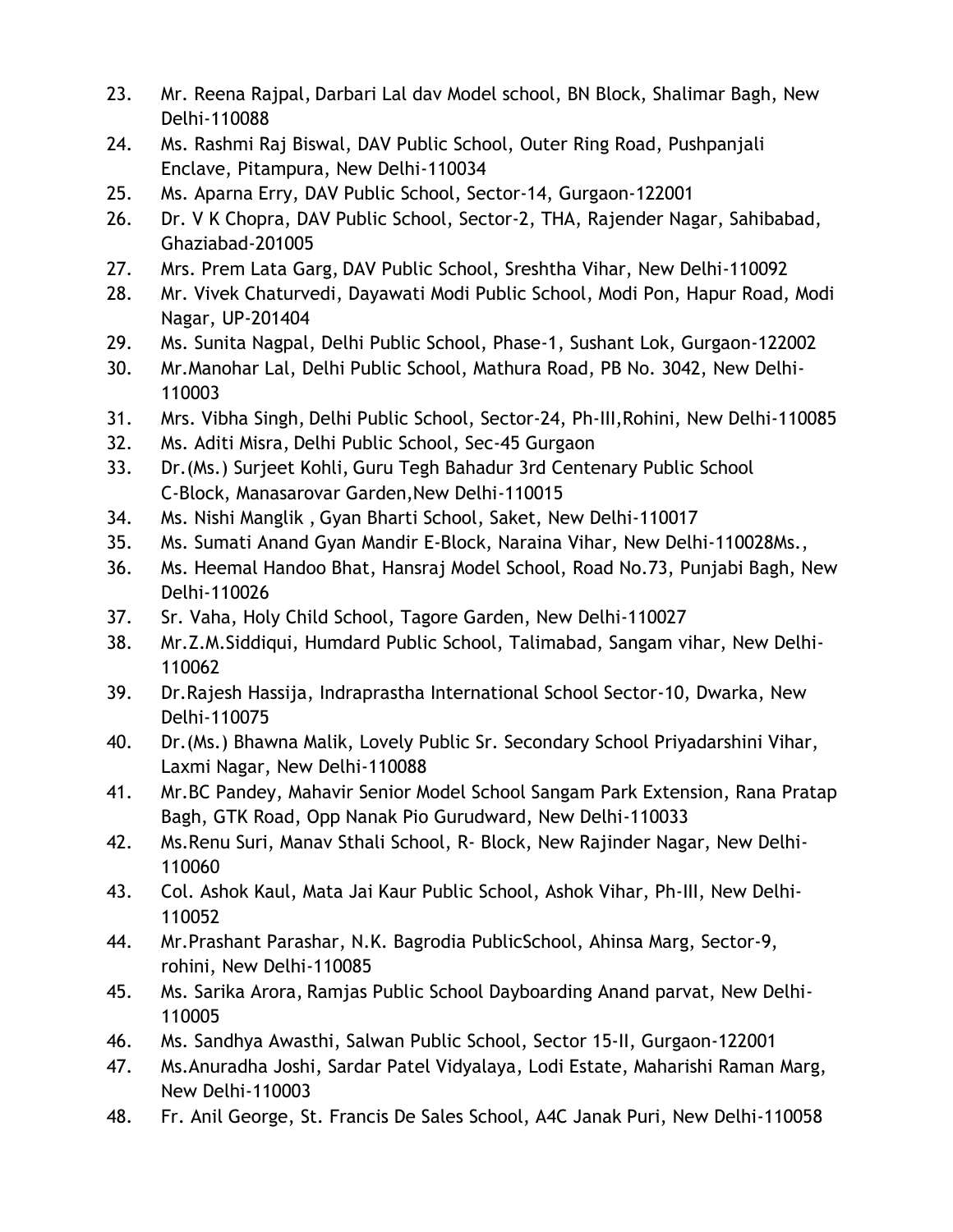- 49. Dr (Ms.) Annie Koshi, St. Mary's School, Madam Sara Mathew Lane, B-2, Block, Safdarjung Enclave, New Delhi-110029
- 50. Ms.Madhulika Sen, Tagore International School Paschimi Marg, Vasant Vihar, New Delhi-110057
- 51. Ms. Tania Joshi, The Indian School, Josip Broz Tito Marg, Sadiq Nagar (Near Moolchand Flyover), New Delhi-110049
- 52. Ms. Sanghamitra Ghosh, The Mother International School, Sri Aurobindo Marg, New Delhi-110016
- 53. Ms. Mrinalini Kaur, Venkateshewar International School Dwarka, New Delhi-110075
- 54. Ms. Shalini Mehrotra, Vidya Devi Jindal School, Delhi Road, Hisar-125005

In the absence of Chairman, Mr. Ashok Kumar Pandey, the Vice-Chairperson Ms. Sadhana Bhalla conducted the proceedings amid a backdrop of the conference pictures.

The students of Bharatiya Vidya Bhawan Mehta Vidyalaya flagged off the meeting with a multi-faith prayer. Dr. Anju Tandon, Principal of the school extended her greetings in her warm welcome address.

## **AGENDA ITEM NO. 1 : Confirmation of the minutes of the last meeting held on 16th December, 2015& TO NOTE AND DISCUSS THE POINTS ARISING OUT OF THE LAST MEETING :**

- Ms. Sadhana Bhalla informed the house that the minutes of the last General Body Meeting of NPSC were sent to all members by e-mail and also updated on the NPSC website. No observations were received. The members then confirmed the same.
- Ms. Bhalla congratulated the members of NPSC for a well-organised and successful conference held in February 2016. She also urged the members to start thinking and planning for the next conference and also have some follow up sessions to incorporate the learning from the last conference.

**AGENDA ITEM NO. 2: Resignation of the Secretary Mrs. Deepika T. Singh and new arrangement:** Vice-Chairperson informed the house that Ms. Deepika T. Singh, Secretary had resigned from her school and as such had requested that her resignation be accepted as she had taken up an assignment in Dubai. Mrs. Bhalla also placed on record Mrs. Singh's sincere efforts and immense contribution towards making the conference a great success, and the same was appreciated by all.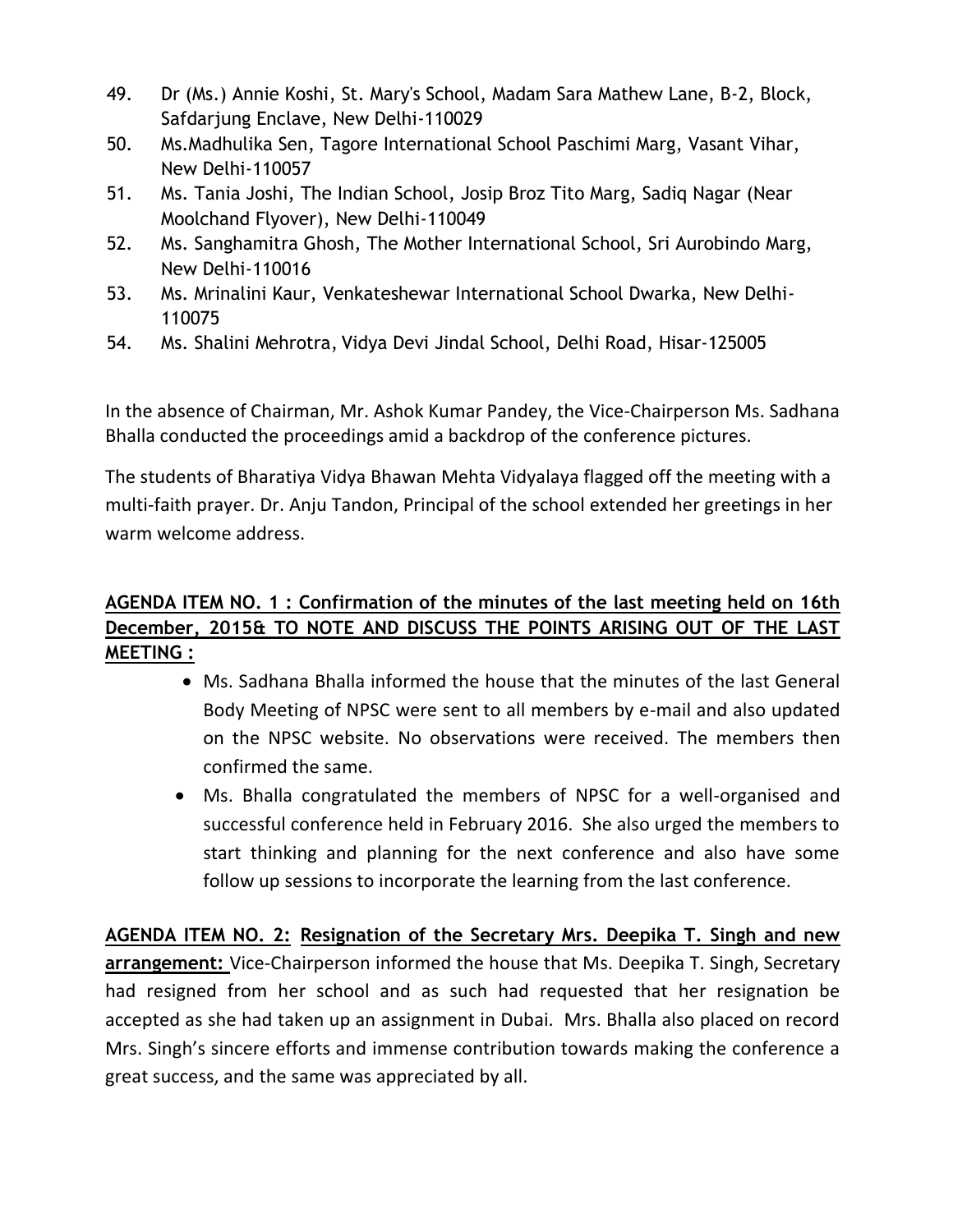The decision to appoint the new secretary was deferred till the July, 2016 meeting. Till then, Ms. Seema Jerath would take over the responsibilities of the Secretary.

#### **AGENDA ITEM NO. 3 NPSC Academic Programme:**

- Ms. Bhalla conveyed to the house that Chairman had proposed that a lecture series/ Edtalks be organized with an eminent guest speaker being invited for every meeting. The topic need not necessarily be restricted to education but other related topics that could help in widening our perspective. Ms. Ameeta Mulla Wattal suggested that Mr. Vaiju Navaranne, Professor, Journalism and Media Studies, Ashoka University, be invited as a guest speaker in July to talk on what the universities are looking for in students. Mrs. Bhalla suggested that Lt. Col. S. S. Mehta of CII be invited to give a talk on 'The Demographic Dividend'. Members were asked to suggest more names. It was also suggested that the NPSC could also look within and ask the member Principals to take up sessions in their areas of expertise.
- The calendar of NPSC activities for 2016-17 was tabled for a final approval of the House and it was proposed that all schools should get involved in at least one project. It was suggested that the feedback should be taken from the members who should also be encouraged to organize workshops on behalf of NPSC during the year on different subjects. The proposed calendar of some of the activities were as follows:

|               | Name of the                           | Name of the             |                                                                                                    |
|---------------|---------------------------------------|-------------------------|----------------------------------------------------------------------------------------------------|
| <b>Month</b>  | school                                | Principal               | <b>Project Undertaken</b>                                                                          |
|               | <b>Mira Model</b>                     | Mrs. Sadhana            | <b>Action Research Project on Heavy</b>                                                            |
| June          | <b>School</b>                         | <b>Bhalla</b>           | <b>School Bags</b>                                                                                 |
|               | <b>Ahlcon</b><br><b>International</b> |                         |                                                                                                    |
| July          | <b>School</b>                         | <b>Mr. Ashok Pandey</b> | <b>Career Counsellors Meet</b>                                                                     |
|               | Ramjas School,                        |                         |                                                                                                    |
| <b>August</b> | <b>R.K Puram</b>                      | <b>Mrs. Rachna Pant</b> | <b>Workshop on Pedagogy</b>                                                                        |
| <b>August</b> | <b>DLF Public School</b>              | Ms. Seema Jerath        | <b>Workshop for teachers</b><br>"Ideas to Innovation - An<br>entrepreneurial hands on<br>approach" |
|               |                                       |                         | <b>Futuristic Skills: Future of</b>                                                                |
|               |                                       |                         | <b>Education: 2 days Residential</b>                                                               |
|               |                                       | Mrs. Lata               | with 30 Principals and 40                                                                          |
| September     | <b>TERI School</b>                    | Vaidyanathan            | <b>Teachers</b>                                                                                    |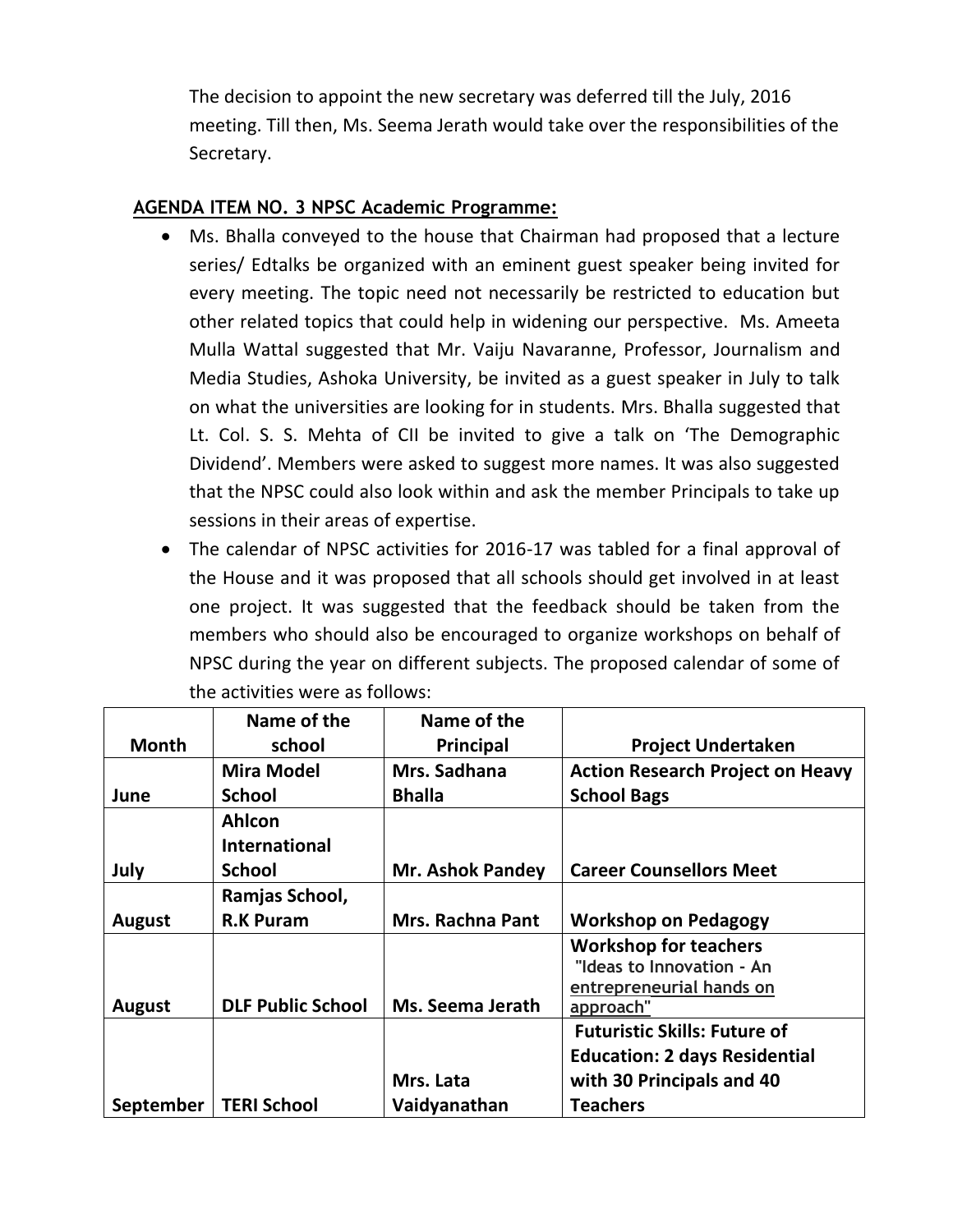|                 |                                                                               |                   | Partnership with Goonj - Zonal<br>Wise collection of material after<br>consulting Goonj on the material |
|-----------------|-------------------------------------------------------------------------------|-------------------|---------------------------------------------------------------------------------------------------------|
| <b>October</b>  | <b>DLF Public School</b>                                                      | Mrs. Seema Jerath | required                                                                                                |
|                 | Collaborative program for collection of books for the libraries of schools at |                   |                                                                                                         |
| <b>December</b> | Ladhakh 17000ft                                                               |                   |                                                                                                         |
| February        | <b>Annual Conference 2017</b>                                                 |                   |                                                                                                         |

- Further, it was suggested that the calendar should be uploaded on the website.
- Mrs. Bhalla shared that the NPSC should encourage Action Research either in a specific subject or open it to the teachers on any topic/subject and a jury should be instituted and the best research projects should be shared at the conference. Further it was unanimously agreed that the winning teachers should be encouraged to showcase their projects and best practices in the next conference.
- Mrs. Ameeta Wattal proposed that these best practices could be compiled and a compendium could be published as a sequel to the first book published by NPSC "The Learning Landscape" and be brought out on Teacher's Day in September 2016.A sub-committee was formed for this purpose comprising of Ms. Ameeta Wattal, Ms. Abha Sehgal, Ms. Sudha Acharya and Dr. Ruchi Seth, Mr. Dharmendra Goyal and Ms. Mrinalini Kaur. The committee would create an outline of possible ideas for this proposed book.
- A sustained partnership with Goonj would continue and Ms. Seema Jerath would work with Mr. Anshu Gupta to create a doable plan.
- A 2-day Residential Program at TERI was proposed by Ms. Lata Vaidyanathan, Director TERI.

AGENDA ITEM NO. 4: UNIC Collaboration and future Initiatives: This was followed by a talk of Mr. Rajiv Chandran, Director UNIC (United Nations Information Center). Ms. Ameeta Mulla Wattal, Principal, Springdales School – the ex-Chairperson of NPSC, welcomed and introduced Mr. Rajiv Chandran.

Mr. Chandran appreciated the NPSC conference theme – the Sustainable Development Goals, and its relevance and importance in the current scenario. He stressed upon the 5 Ps People, Planet, Partnership, Peace and Prosperity. The UN is promoting the 5Ps in a way that all **people** are important and integral part of the change, the **planet** which needs to combat the climate change, the **partnership** that requires people to work together towards the goals, **peace** where people unlearn intolerance and learn to deal with the biases that exist around them and **prosperity** which is the way to the future and the global way.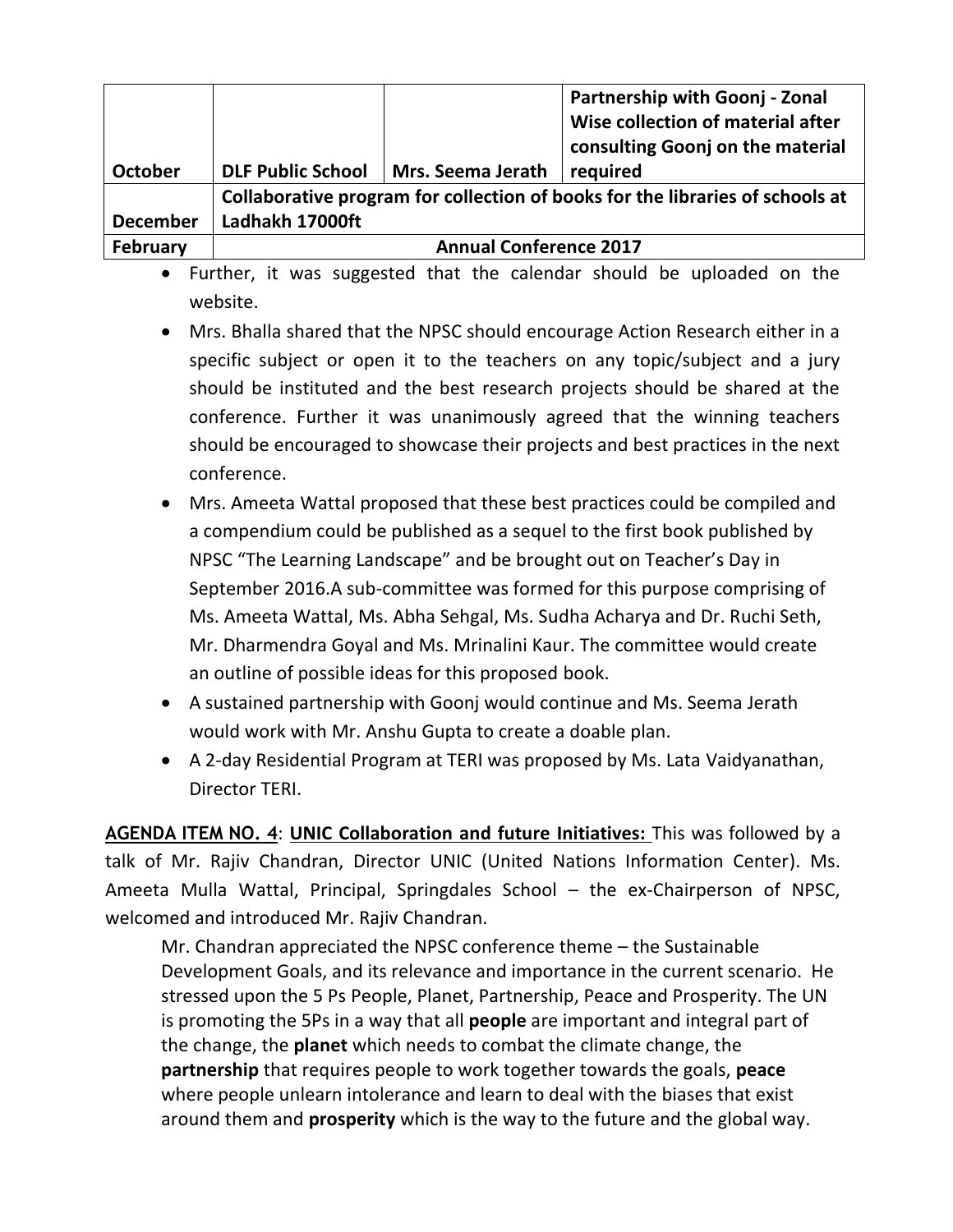He proposed some **future collaborative projects between UNIC and NPSC:**

- 1. To conduct The Women's Football World Cup Under-17 in India: The NPSC can put together a women tournament for the UN. The schools that don't have women teams need to be trained during the summers so that by August '16 the UN Girls Tournament can happen and NPSC Women's Football Trophy can be conducted under NPSC.
	- It was proposed that through this tournament we can encourage girls to participate and excel. 32 teams in four different school grounds of NPSC schools in Delhi-NCR will undergo a three month coaching program by the Sudeva Team. The program will be run by a qualified licensed coach from Europe.
	- Girls born on or after 1.1.2002 are eligible; the proposed slot is August 23-30, 2016. Transport will be arranged by schools and the gifts, trophies and the certificates by UNIC.
	- **'Kailash Satyarthi'** from '**Sudeva'** can be the guest at the event.
	- Some members were of the view that August may be too hot and wet for the event.
- 2. To tap innovative ideas in Science: Schools and students to come up with new ideas in Science which can be showcased at the UN. The NPSC and UN can work together to create a mutually agreeable framework.
- 3. To increase awareness on Road Safety: The area of Road Safety needs attention as maximum deaths in India happen due to road accidents.

The vote of thanks was proposed by Ms. Malini Narayanan, Principal, Army Public School to Mr. Rajiv Chandran

**AGENDA ITEM NO. 5 Govt. Regulation Related Issues:** The Chair thanked Mr. S. L. Jain for preparing and tabling a compilation of the status of all pending court cases. He had been requested to help in this regard as most schools were not even aware of the cases/ issues we are dealing with and our source of information was usually the media. Mr. S. L. Jain explained that as on date there were 23 cases in all, out of which 14 cases were coming up for hearing shortly. He also mentioned that no case was getting fully and finally settled (no repeal). It was decided that these would be put up on the NPSC website for the convenience of the members.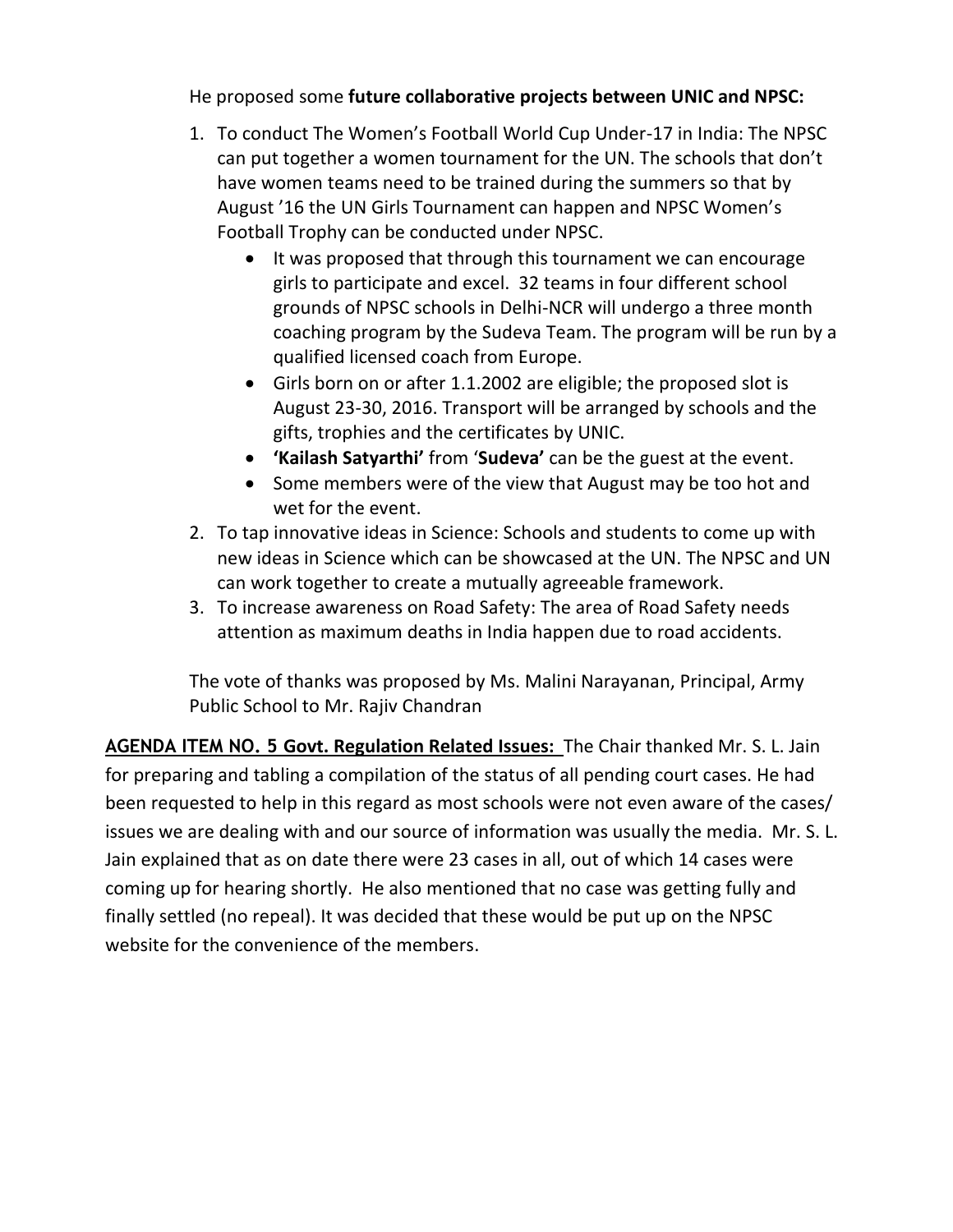## **Pending Issues**

|                | Matter pertaining to providing<br>free textbooks and uniform to<br>students admitted under EWS<br>quota. | The case has been re-notified for Friday, April 29,<br>2016.                                                                                                                                                                           |
|----------------|----------------------------------------------------------------------------------------------------------|----------------------------------------------------------------------------------------------------------------------------------------------------------------------------------------------------------------------------------------|
| $\overline{2}$ | <b>Regulation of Fees by the</b>                                                                         | A review was filed against this judgement by                                                                                                                                                                                           |
|                | Directorate of Education                                                                                 | Forum for Promotion of Quality Education and<br>arguments were heard and judgement reserved on<br>15.03.2016. Thereafter, a review was filed by<br>Action Committee in respect of which notice was<br>issued returnable on 02.05.2016. |
| 3              | <b>Format of return and documents</b>                                                                    | To be completed and uploaded latest by 31                                                                                                                                                                                              |
|                | as per that specified by Institute of                                                                    | May, 2016. This is specifically concerned with                                                                                                                                                                                         |
|                | Chartered accountants of India, to                                                                       | providing detailed information to support the                                                                                                                                                                                          |
|                | be submitted by schools under rule                                                                       | already submitted audited balance sheet in the last                                                                                                                                                                                    |
|                | 180 read with Appendix-II of                                                                             | 3 years.                                                                                                                                                                                                                               |
|                | Delhi Education Act, 1973.                                                                               |                                                                                                                                                                                                                                        |

**AGENDA ITEM NO. 6: Other Points with the Permission of the Chair:** In view of the prevailing scenario, Vice-Chairperson opined that school managements should look into setting their house in order. It was felt that the time had come for NPSC to suggest to the members to exercise self-regulatory measures to ensure that its member schools conformed to the law in every respect. To this effect a loose draft was put up for discussion.

It was proposed that the general body should be advised to:

- i) Exercise self-regulation by NPSC for its member schools.
- ii) In the issue of free uniform and text books wait for the hearing on  $29<sup>th</sup>$ May,2016
- iii) New format relating to financial returns for the last 3 years has been sent to each school where the schools should start working upon since  $31<sup>st</sup>$  May, 2016 is the last date. Members should be advised to simply furnish information sought and not rework on the data already furnished.
- iv) Prepare a justification of the increase if any, in fees in case it is sought by the government. Revisit the lease deed and allotment papers to understand whether we have to get our fees sanctioned. Get professional advice in this regard, if required.
- v) If the fee has been raised by > 10%, it has to be justified. Get ratification of PTA. Comply with the law. Dr. Ruchi Seth also suggested that NPSC could